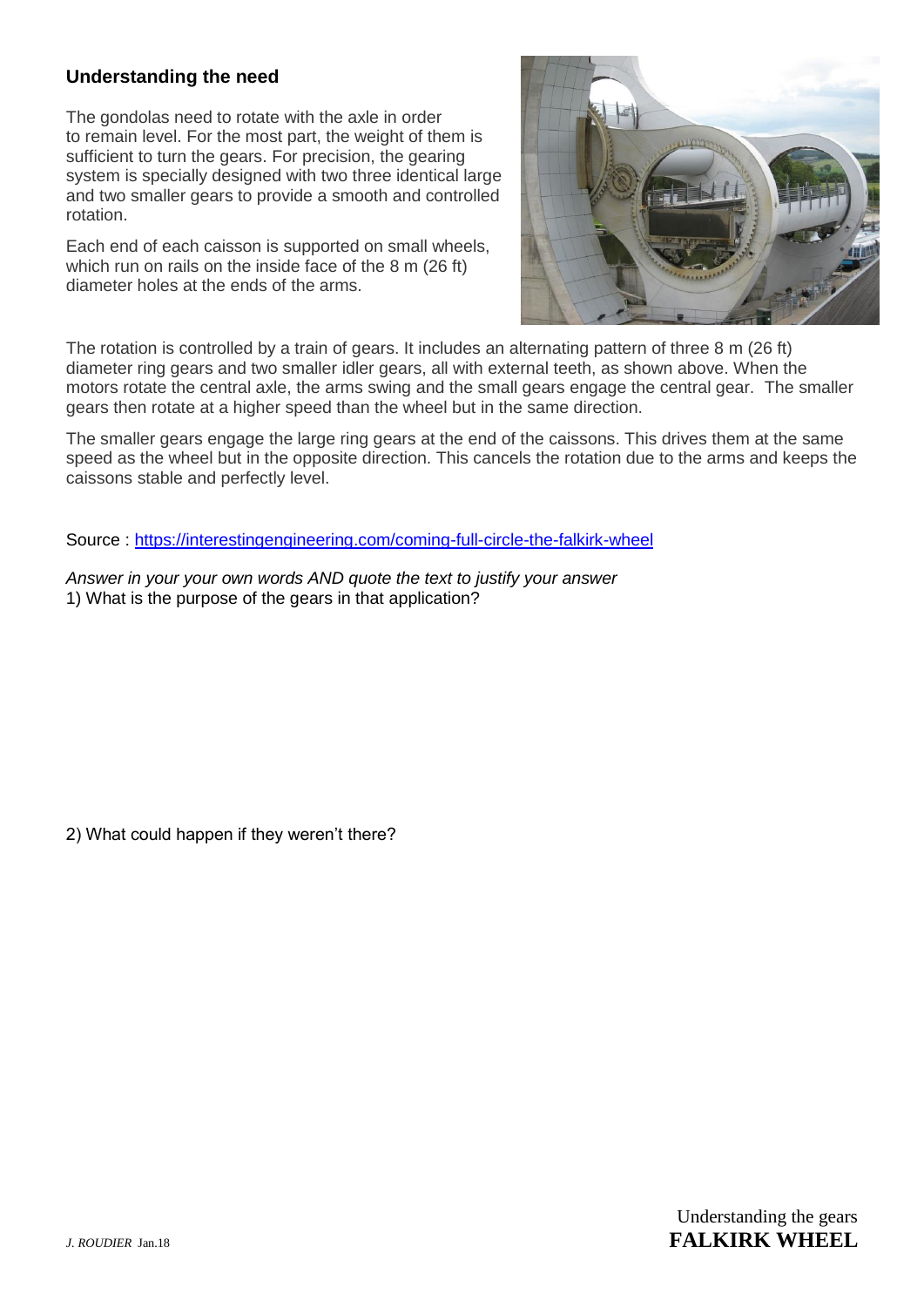## **Understanding the movements**

It is never easy to understand the rotation of gears when the centre of a wheel moves as well as the wheels rotates around their centres. This is called epicyclical movement.

To see what happens you will proceed with the following manipulations and observations.

1) Let's observe the movements with respect to a part where all the gear centres are idle.

Build the model shown beside with the provided parts.

Dedicated vocabulary to learn: With respect to Cw **C<sub>cw</sub>** Magnitude



Hold the bar and move one big wheel clockwise.

What can you say about the rotation of the small wheel? (Sense & magnitude)

What about the sense and the magnitude of the other big wheel rotation, compared with the one you have moved by hand.

Show you observations by drawing curved arrows on the drawing above.

If there were only the two big wheels gearing together what would happen? (use the sketch to illustrate)



What is the purpose of the small wheel?